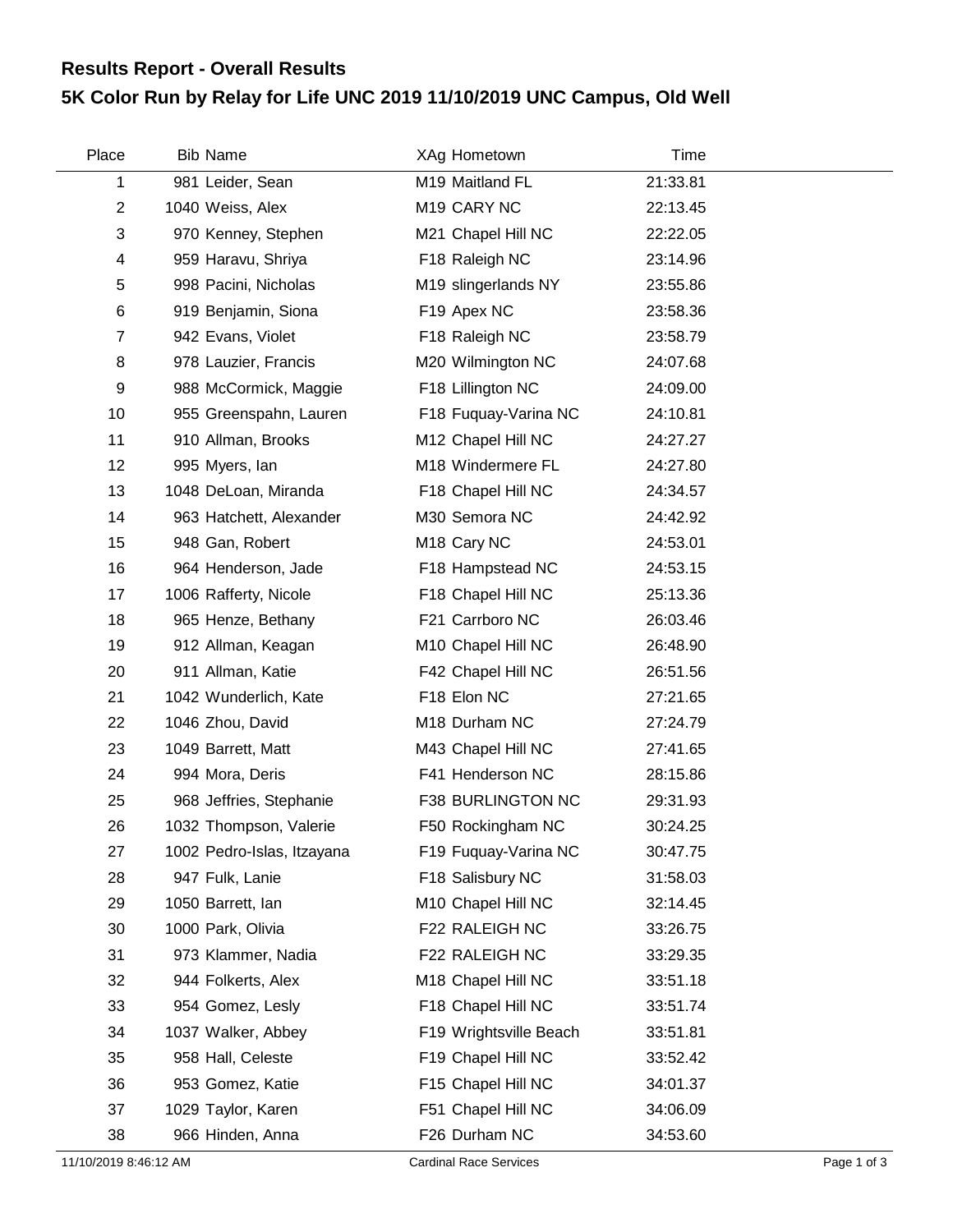| Place | <b>Bib Name</b>            | XAg Hometown         | Time     |  |
|-------|----------------------------|----------------------|----------|--|
| 39    | 1010 Rodriguez, Hannah     | F19 Elon NC          | 35:00.30 |  |
| 40    | 1051 Pigg, Branson         | M20 Chapel Hill NC   | 35:21.55 |  |
| 41    | 1045 Zellonis, Irene       | F21 Chapel Hill NC   | 35:23.87 |  |
| 42    | 1005 Pudela, Zoe           | F18 Waxhaw NC        | 35:30.83 |  |
| 43    | 956 Guerra, Teagan         | F19 Waxhaw NC        | 35:31.59 |  |
| 44    | 1012 Rundle, Pam           | F18 Raleigh NC       | 35:42.62 |  |
| 45    | 1013 Schulz, Sarah         | F17 Raleigh NC       | 35:45.11 |  |
| 46    | 1026 Stone, Brittany       | F19 WAKE FOREST N    | 35:49.62 |  |
| 47    | 925 Burnham, William       | M18                  | 36:11.35 |  |
| 48    | 913 Amparo, Amber          | F18 Chapel Hill NC   | 36:11.56 |  |
| 49    | 916 Ariza, Stella          | F35 Oxford NC        | 36:24.18 |  |
| 50    | 929 Cedeno, Catherine      | F19 Greensboro NC    | 36:24.47 |  |
| 51    | 971 Kester, Caroline       | F19 Youngsville NC   | 36:33.23 |  |
| 52    | 997 Oztemiz, Baris         | M24 Cary NC          | 36:54.52 |  |
| 53    | 914 Amrein, Sarah          | F24 Cary NC          | 36:54.77 |  |
| 54    | 986 Majtenyi, Otto         | M18 Raleigh NC       | 37:06.40 |  |
| 55    | 921 Berry, Matthew         | M18                  | 37:08.38 |  |
| 56    | 943 Findley, Madison       | F18 Fuquay-Varina NC | 37:10.36 |  |
| 57    | 939 Dalrymple, Erin        | F22 Carrboro NC      | 37:23.44 |  |
| 58    | 940 Dalrymple, Ian         | M20 Carrboro NC      | 37:27.78 |  |
| 59    | 932 Chau, Amanda           | F20 Carrboro NC      | 37:36.77 |  |
| 60    | 1033 Travia, Katie         | F20 Oak Ridge NC     | 37:55.68 |  |
| 61    | 946 Fulcher, Sara          | F24 Raleigh NC       | 39:15.51 |  |
| 62    | 1031 THOMPSON, Tylor       | M21 Rockingham NC    | 39:44.29 |  |
| 63    | 996 Olmo, Aaron            | M22 Chapel Hill NC   | 39:57.57 |  |
| 64    | 1007 Reardon, Dominique    | F22 Chapel Hill NC   | 39:57.96 |  |
| 65    | 969 Jones, Shakemia        | F28 Durham NC        | 40:28.76 |  |
| 66    | 1009 Ritter-Diosdado, Ryan | M19 Pinehurst NC     | 41:01.85 |  |
| 67    | 941 Dickerson, Kaleb       | M18 Hamptonville NC  | 41:05.77 |  |
| 68    | 1034 Trocinski, Abby       | F18 Raleigh NC       | 41:12.30 |  |
| 69    | 918 Bayoumi, Shadwa        | F18 Chapel Hill NC   | 41:13.16 |  |
| 70    | 920 Berg, Sophia           | F18 Cary NC          | 41:14.19 |  |
| 71    | 1027 Stone, Carly          | F15 WAKE FOREST N    | 42:02.82 |  |
| 72    | 1025 Stone, Abby           | F17 WAKE FOREST N    | 42:03.70 |  |
| 73    | 1038 Ward, Dalton          | M18 Chapel Hill NC   | 42:09.78 |  |
| 74    | 972 Kester, Chloe          | F15 Youngsville NC   | 42:13.30 |  |
| 75    | 1003 Ponce, Maria          | F44 Henderson NC     | 43:56.73 |  |
| 76    | 967 Iz, Ceren              | F18 Chapel Hill NC   | 47:21.89 |  |
| 77    | 934 Chen, Liya             | F18 CARY NC          | 47:21.90 |  |
| 78    | 982 Liang, Claire          | F18 Cary NC          | 47:25.19 |  |
| 79    | 950 Gaspar-Perez, Yesenia  | F19 Chapel Hill NC   | 47:31.68 |  |